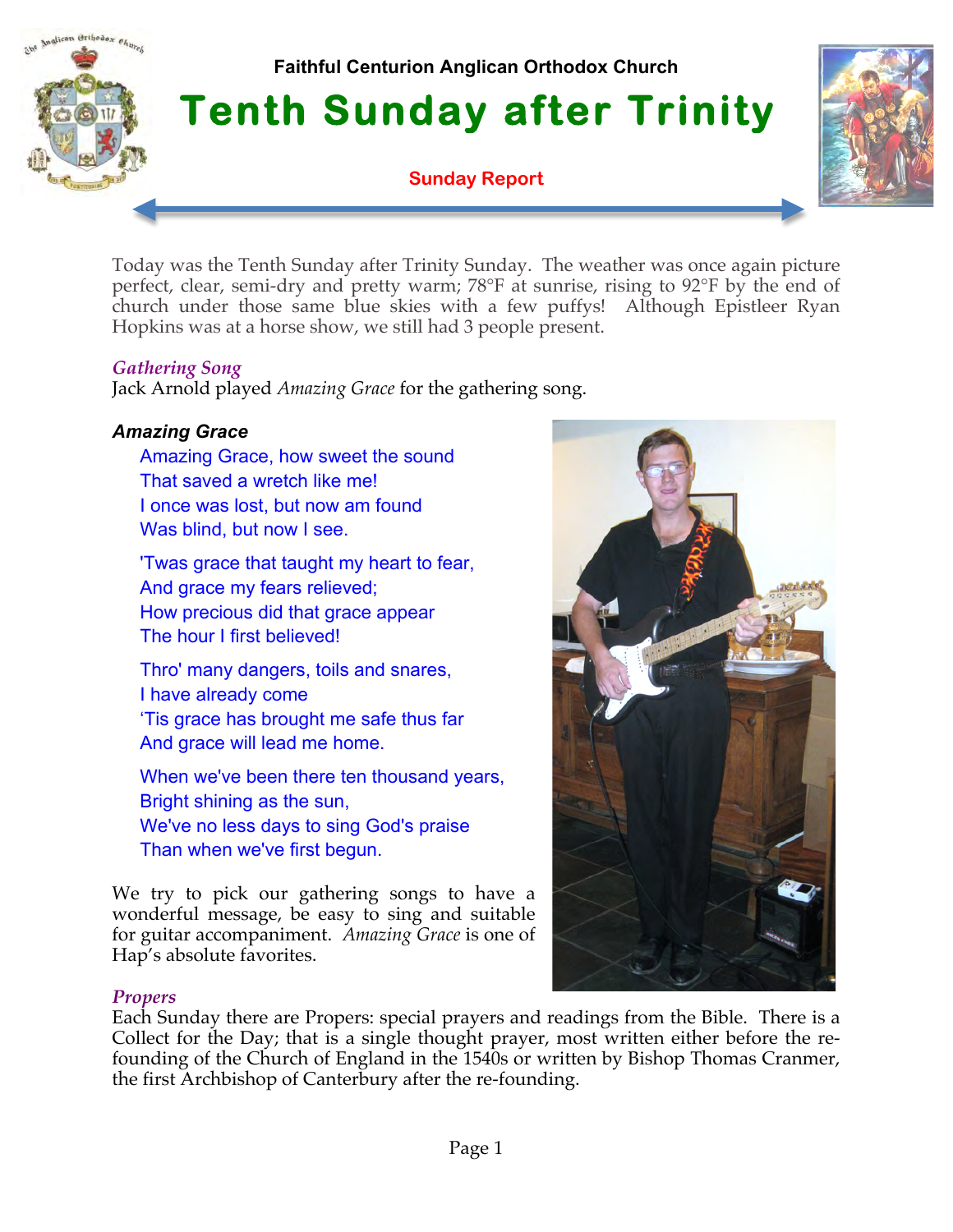The Collect for the Day is to be read on Sunday and during Morning and Evening Prayer until the next Sunday. If you have a hard time remembering, "Do I read the Collect from last Sunday or next Sunday during the week?" Remember Sunday is the first day of the week. There are also two Bible readings, the Epistle and the Gospel. While they are "lessons", they are not the First Lesson and the Second Lesson, they are the Epistle and the Gospel. The Epistle is normally a reading from one of the various Epistles, or letters, in the New Testament. The Gospel is a reading from one of the Holy Gospels, Matthew, Mark, Luke and John. The Collect is said by the minister as a prayer, the Epistle can be read by either a designated reader (as we do in our church) or by one of the ministers and the Holy Gospel, which during the service in our church is read by an ordained minister.

The propers are the same each year, except if a Red Letter Feast, that is one with propers in the prayerbook, falls on a Sunday, then those propers are to be read instead, except in a White Season, where it is put off. Red Letter Feasts, so called because in the Altar Prayerbooks the titles are in red, are special days. Most of the Red Letter Feasts are dedicated to early saints instrumental in the development of the church, others to special events. Some days are particularly special and the Collect for that day is to be used for an octave (eight days) or an entire season, like Advent or Lent.

The Propers for today are found on Page 203-204, with the Collect first:

# The Tenth Sunday after Trinity.

*The Collect.*

**ET** thy merciful ears, O Lord, be open to the prayers of thy humble servants; and, that they may obtain their petitions, make them to ask such things as shall please thee; through Jesus Christ our Lord. *Amen.* **L**

Dru Arnold read the Epistle, which came from Paul's First Letter to the Corinthians, the

Twelfth Chapter beginning at the First Verse. Paul starts off by telling us that no man who "speaketh by the Spirit of God calleth Jesus accursed: and that no man can say that Jesus is the Lord, but by the Holy Ghost." He goes on to say, "Now there are diversities of gifts, but by the same Spirit." "…it is the same God which worketh all in all." Every one is gifted in one manner or another by God, the question really is not do you have a gift from God, but will you use it? Our gifts are so different in their character that we sometimes fail to recognize them for what they are, gifts from God, meant to be used, not ignored.

ONCERNING spiritual gifts, brethren, I would not have you ignorant. Ye know that



ye were Gentiles, carried away unto these dumb idols, even as ye were led. WONCERNING spiritual gifts, brethren, I would not have you ignorant. Ye know that ye were Gentiles, carried away unto these dumb idols, even as ye were led. Wherefore I give you to understand, that no man speaking by the S Jesus accursed: and that no man can say that Jesus is the Lord, but by the Holy Ghost. Now there are diversities of gifts, but the same Spirit. And there are differences of administrations, but the same Lord. And there are diversities of operations, but it is the same God which worketh all in all. But the manifestation of the Spirit is given to every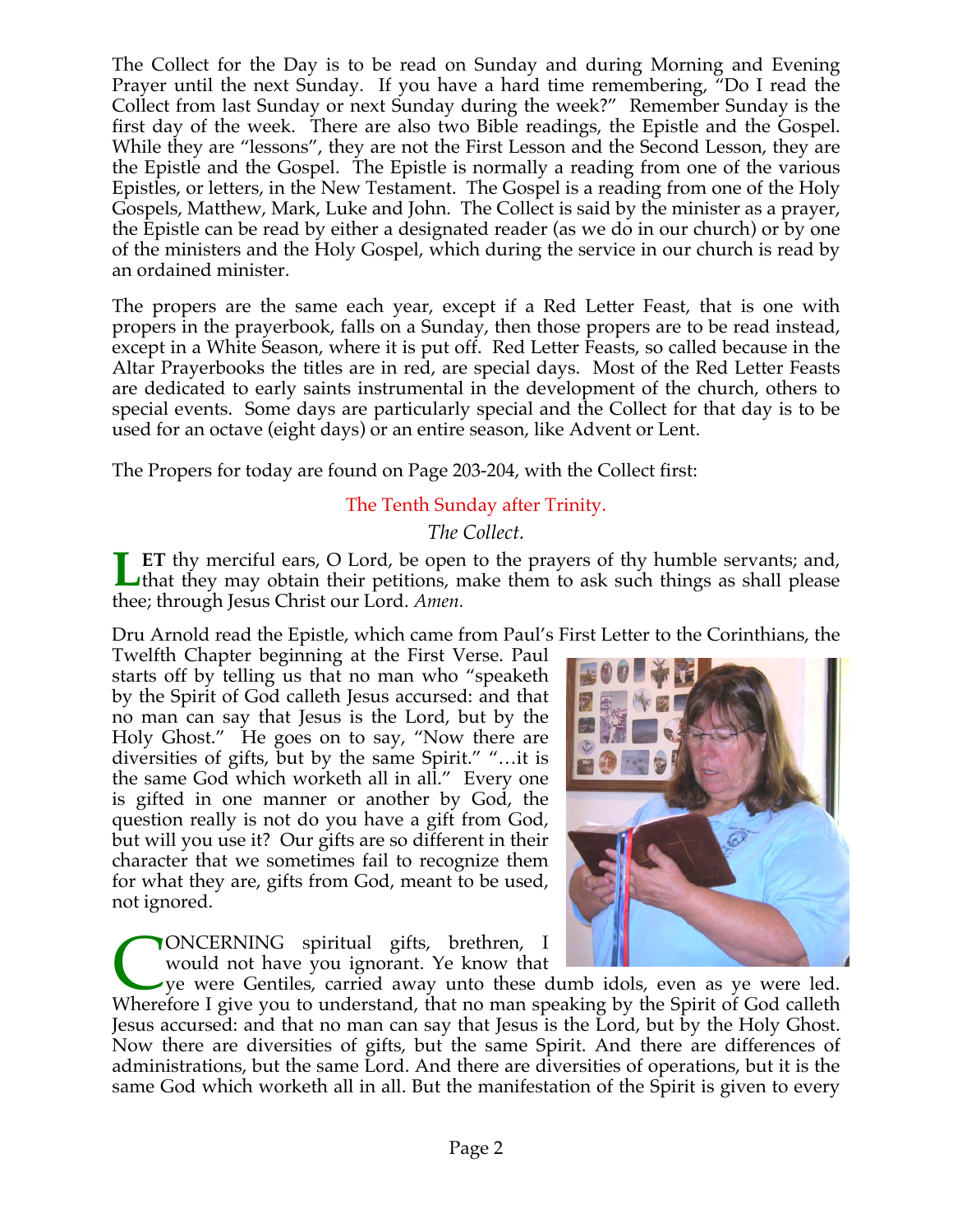man to profit withal. For to one is given by the Spirit the word of wisdom; to another the word of knowledge by the same Spirit; to another faith by the same Spirit; to another the gifts of healing by the same Spirit; to another the working of miracles; to another prophecy; to another discerning of spirits; to another divers kinds of tongues; to another the interpretation of tongues: but all these worketh that one and the selfsame Spirit, dividing to every man severally as he will.

Deacons Striker Jack Arnold read today's Holy Gospel started in the Nineteenth



Chapter of the Gospel according to St. Luke, beginning at the Forty-First Verse.

The Gospel tell of Jesus' time in the temple wherein he sees the people selling their wares having made the temple a den of thieves rather than a house of prayer and cast them out. He also predicts the fall of the temple saying it shall be laid "even with the ground, … they shall not leave one stone upon another," because the people of the temple had rejected Jesus. The message to those who accept Jesus and his teaching is clear, their temple shall not fall. The message to those who will not hear his message will never be heard, let alone clear, their first indication of a problem will be when their temple falls.

Often people take this Epistle to preclude jumble sales at church. It does not preclude that. It does literally preclude cheating people at those jumble sales! You must understand that the temple hawkers were selling perfect defective "sacrificial lambs" which would be recycled over and over. In their very successful effort to make money they were defrauding the people and insulting God in His own House. It should also be pointed out that a church should be a place of worship. It may be a Prophet Center (to build on Bishop Campbell's term), but not a Profit Center. If the building needs constant commercial enterprise, then perhaps the emphasis is on the wrong center. A church should be funded for its needs by its members and its wants should go unheeded. A church is about Him, not about IT.

ND when he was come near, he beheld the city, and wept over it, saying, If thou hadst known, even thou, at least in this thy day, the things which belong unto  $\blacktriangle$  thy peace! but now they are hid from thine eyes. For the days shall come upon All the was come near, he beheld the city, and wept over it, saying, If thou hadst known, even thou, at least in this thy day, the things which belong unto thee, that thine enemies shall cast a trench about thee, and compa keep thee in on every side, and shall lay thee even with the ground, and thy children within thee; and they shall not leave in thee one stone upon another; because thou knewest not the time of thy visitation. And he went into the temple, and began to cast out them that sold therein, and them that bought; saying unto them, It is written, My house is the house of prayer: but ye have made it a den of thieves. And he taught daily in the temple.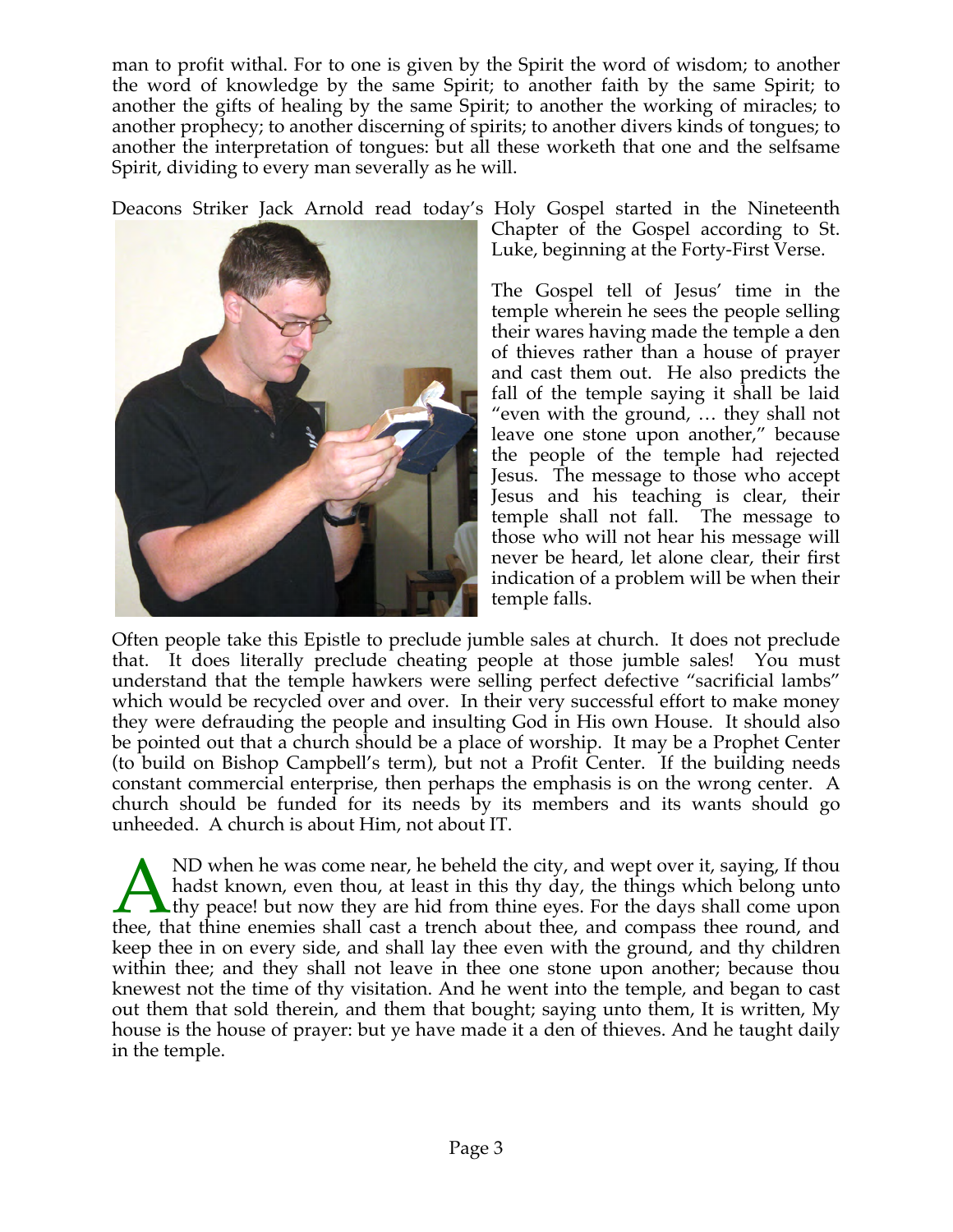### *Sermon – Time and Action*

Today's sermon tied the Epistle and Gospel together and is mainly contained in the



forewords above. We each have differing talents, but if we use them to the Glory of God, without concern for who gets the credit, all will be well. Do what you can, not what you feel like. Read the Bible, what God wants you to do will be clear. If you do your best to do His Will all will be well with you. Death is a pretty hollow threat if you do your duty. The people of Jerusalem would not have been in the pickle they got in when 70AD came along, had they only done what God wanted. But, it was too hard for them. In 70AD, it seemed pretty easy compared to the fix they were in, but by then it was too late. By that time they were left with only "There are none so poor as cannot purchase a noble death." But, for most of them by that time they had no will. It left when they failed to follow God's will.

Do what you are supposed to do when you are supposed to do it. That is duty. It does not matter how you "feel" about black or white. Black is black; White is white. Do your duty. Work as hard as you can, do the best you can, trust in the Lord. By the way, cheat no one. If you follow that, you won't need to be told, "Particularly in God's House."

### *Bishop Ogles message for today*

Today's work from Bishop Jerry is on the Holy Gospel for this Sunday. It is very interesting. I cannot commend it to you enough.

## **Devotion for Sunday in 9th Week after Trinity 28 Aug 2011 Anno Domini**

"*41 And when he was come near, he beheld the city, and wept over it,42 Saying, If thou hadst* 



*known, even thou, at least in this thy day, the things which belong unto thy peace! but now they are hid from thine eyes.43 For the days shall come upon thee, that thine enemies shall cast a trench about thee, and compass thee round, and keep thee in on every side,44 And shall lay thee even with the ground, and thy children within thee; and they shall not leave in thee one stone upon another; because thou knewest not the time of thy visitation.45 And he went into the temple, and began to cast out them that sold therein, and them that bought; 46Saying unto them, It is written, My house is the house of prayer: but ye have made it a den of thieves.47 And he taught daily in the temple. But the chief priests and the scribes and the chief of the people sought to destroy him*." (**Luke 19:41-47**)

"*If you have not yet found out that Christ crucified is the foundation of the whole volume, you have read your Bible hitherto to very little profit. Your religion is a heaven without a sun, an arch without a keystone, a clock*  without a spring or weights, a lamp without oil. It will not comfort you. It will not *deliver your soul from hell*." J.C. Ryle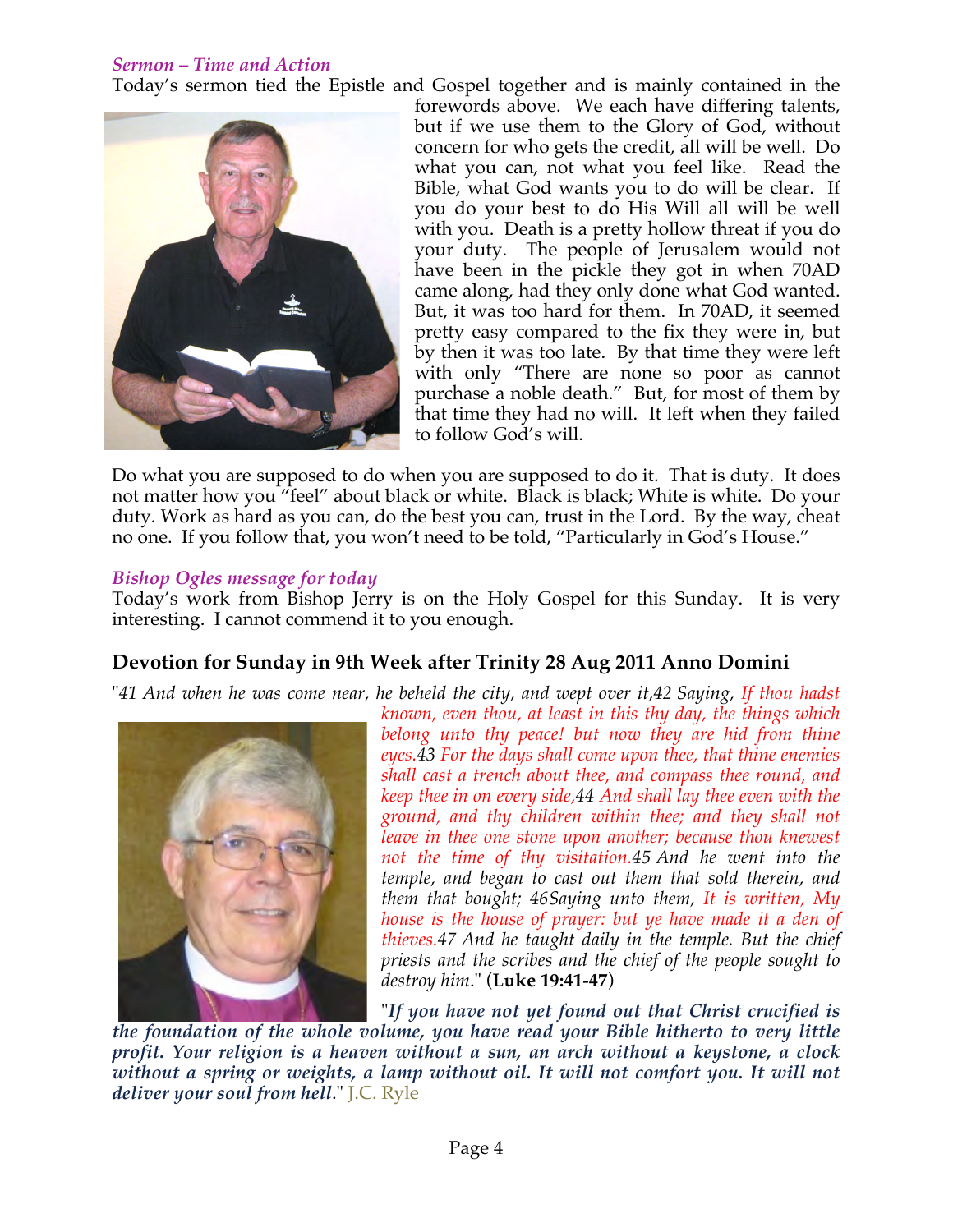Our Lord Jesus Christ, for the last time in His earthly ministry, approaches Jerusalem where He has declared to the disciples that He will be offered up. Jerusalem has long been a city of turmoil and frequent apostasy away from the Lord who has been its Benefactor and source of particular blessing. Now He comes to this place to prepare all things for those whom He loves even unto the death of the cross. For this moment was He come down to earth, and for this reason will He be lifted up. We are told earlier in this Gospel that Our Lord was resolute to come to Jerusalem for this last time to fulfill all things written in the law and the prophets concerning Him: "*And it came to pass, when the time was come that he should be received up, he stedfastly set his face to go to Jerusalem*." (**Luke 9:51**) Our courageous Lord never wavered in His love for us to prepare all things needful for our salvation. He is so much more than a Dear Friend and Brother!

"*And when he was come near, he beheld the city, and wept over it*." Please know that Christ was completely aware of all of the cruelty and treason that would be done against Him by the inhabitants of Jerusalem. He knew of the beatings and humiliations – the false charges and mock trial. He knew that the Jewish leaders would turn Him over to the Gentiles for crucifixion. So both Jew and Gentile participated in the sordid and tragic event which would turn to the salvation of all who believed! Jesus, too, saw the many prophets murdered over the centuries within the gates of Jerusalem. He saw the rejection of God's law and prophets by a people intentionally and voluntarily made blind to them. He saw the woman taken in adultery whom He had pardoned.

His panoramic view of, not just the present moment, but of the entire history of the city which moved His soul to weep for her brought tears to the Lord. He could see Mount Moriah where Abraham prepared Isaac as a sacrifice unto the Lord, but relented in order that He might offer up His own Beloved Son. The peak of this Mount reportedly is where the Temple Mount rests. He could see the little children, whom He loved tenderly, playing in her streets. But now the full knowledge of her doom loomed before the loving eyes of Christ. Even though they would treat Him as an outcast good only for crucifixion, He loved them. At last, He saw, seventy years hence, the Roman Armies under General Titus (soon to be Emperor), on April 14, 70 AD (Passover), arrayed before the walls of Jerusalem to destroy it. Siege engines and wall breechers would be erected and the inhabitants both starved and made savage – so much so that they devoured their own babies. He saw the walls breeched and the city ravaged by cruel conquerors. So He wept over Jerusalem for all that was coming to pass over her.

"*Saying, If thou hadst known, even thou, at least in this thy day, the things which belong unto thy peace! but now they are hid from thine eyes.*" He speaks, not only of old Jerusalem, but to us of the latter day Camp of the Saints. We, too, have opted for a kind of academic approach to faith, and one which will allow the incorporation of social sophistication and worldly values. What is it that hides God's will and purpose from our eyes? It is no cause of God but one which we own entirely. God is our Day Star. His light is so brilliant that it cannot be hidden from our view as long as we allow nothing to come between us and His Face. We are like the reflected light of the moon (it is His Light which we reflect). But when we allow the world to come between us and God – as in an eclipse – we are made dark in our separation from God.

"*For the days shall come upon thee, that thine enemies shall cast a trench about thee, and compass thee round, and keep thee in on every side, And shall lay thee even with the ground, and thy children within thee; and they shall not leave in thee one stone upon another; because thou knewest not the time of thy visitation.*" This happened precisely at the end of the siege of Titus. No man could enter or depart from the city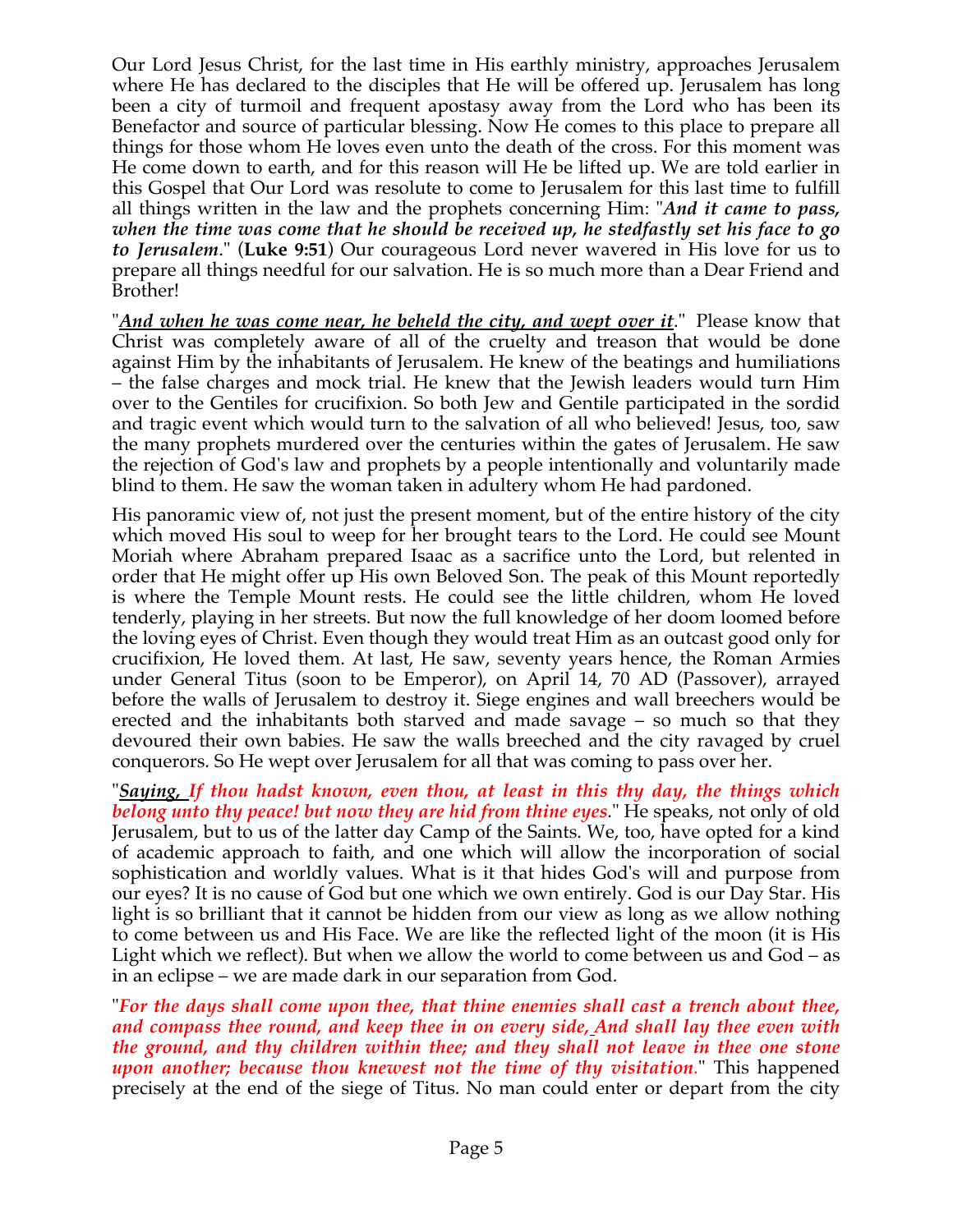during the siege. Desperation reigned in the hearts of the inhabitants. What a sorry end for a people who had been favored and visited by God Himself! The Roman conquerors destroyed the walls and structures of the city so thoroughly that, indeed, not one stone remained upon another. They did this in search of hidden wealth which the Jews were notorious for hoarding. So the Romans completely demolished every structure that had potential as a hiding place for gold. If the inhabitants had owned any gold, it perished with them as does all of the wealth of the wicked.

"*And he went into the temple, and began to cast out them that sold therein, and them that bought*." Commercial enterprise within the walls of worship? How busy would Christ be if He entered the "First' churches of our cities today. His labors would have been double were He to come on the Sabbath Day (Saturday) when the grounds are flung open to yard sales and crafts. God does not require income or offerings gained on spiritual grounds. The tithes and freewill offerings of His people are all that is appropriate for the church maintenance. When the Church becomes an unnaturally large Mustard Tree (Matthew 13:32) demons of greed and sin come to live in her branches. Who told you that Christian worship must take place within the refined walls of a cathedral? Who told you that the church and her ministers should be wealthy business executives over the Lord's vineyard? The only such structure our Lord ever entered was the Temple at Jerusalem, and He took a switch to those same people who today proudly stand in the holy places every Sunday to solicit more money from the people after raising all they can by youth car washes or bake sales!

*"Saying unto them, It is written, My house is the house of prayer: but ye have made it a den of thieves*." The purpose of a building, set aside for worship, is to be reserved to that end and not made into a commercial, money raising venture. How can real prayer be lifted up to God within the earshot of venders and money-grubbers! If divestiture of all properties and buildings is necessary to rid ourselves of the greed of money and love of opulence, then, by all means, leave it and hold all future meetings under a tree. Is the purpose of your presence to pray, or as one member of the den of thieves? How many professional men today join some small, struggling church? Not many! They seek out churches with fashionable décor and a large membership rolls whereby business contacts can be made.

"*And he taught daily in the temple.*" This may be the first proper use of the Temple in many decades. Christ teaches, not about wealth and social fashion, but about things related to God's Will for man. There were some gathered in the dark corners whose minds were not set on the things of God, but the things of this world. We read about them in the remainder of this verse.

Christ drove most of the thieves out, but the bigger ones remained inside – the priests and Temple workers, the Pharisees and members of the Sanhedrin. How did they respond to this challenge to their wealth and power? "*But the chief priests and the scribes and the chief of the people sought to destroy him*." The chief priest and scribes could tolerate a bit of healing and preaching, but not an assault against their filthy lucre. Now they must try to "destroy him." I have seen this same motive undertaken in churches here in my local community of Enterprise when a deacon, a vestryman, or a warden attempt to make the expenditures of the church public record. I have witnessed, first hand, a very large church (of reputable renown) attempt to cover up the most vile of sins involving even little children. So I am not surprised at the rascals in the Temple at Jerusalem. I know who they are for I have witnessed them with my own eyes! How many of your large churches would even consider a ministerial application of Peter, of John, of James, or even of Christ? "*And the Jews marvelled, saying, How knoweth this*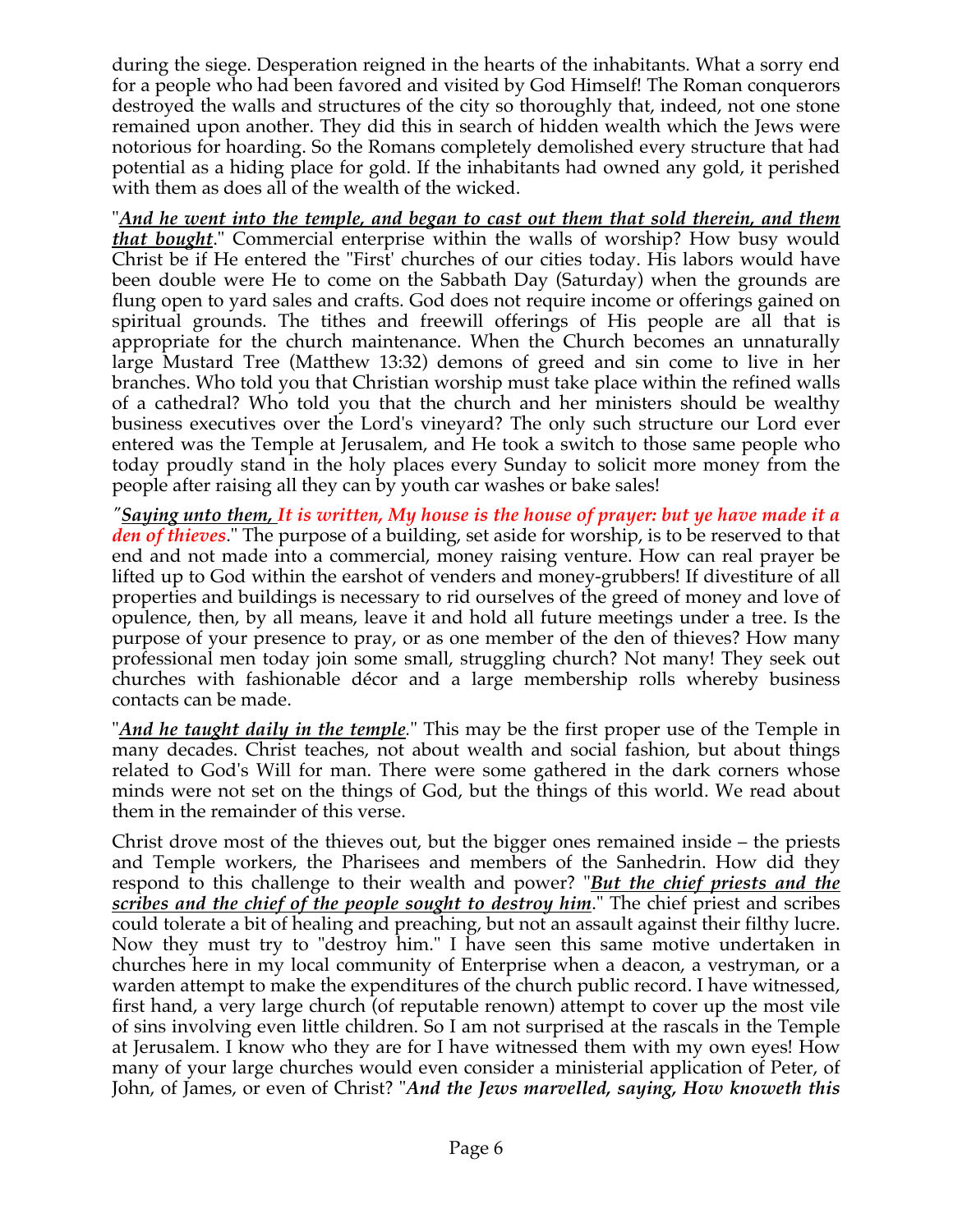*man letters, having never learned*? (**John 7:15**) Ah, yes! If you cannot question the facts, question the credentials of the messenger! They did likewise to the apostles: "*Now when they saw the boldness of Peter and John, and perceived that they were unlearned and ignorant men, they marvelled; and they took knowledge of them, that they had been with Jesus*." (**Acts 4:13**) The question is: unlearned at what? These apostles may not have been conversant in the many externals the Jews had added to the law or the many fine robes necessary to be worn by a "man of letters", or even the proper range of Temple polity – but they had *been with Jesus*! What a difference THAT makes. It would be edifying to God and man if many who call themselves ministers of God would spend time with Jesus. Then, perhaps, their perspective would change. Have you spent time with Jesus in prayer and in His Word this week?

### *Bishop Dennis Campbell*

Today's Sunday Report has a guest sermon by Bishop R. Dennis Campbell. As you may



have noticed, we often publish Bishop Jerry and Bishop Dennis sermons and notes. This is because no one I have ever heard does as fine a job at expressing biblical concepts in terms we can understand. Today is one of those times!

**When God Weeps** Luke 19:41 The Tenth Sunday after Trinity 28 August 2011

There are no tears in Heaven, but on earth even God weeps. There is something particularly touching about this. The idea that God is moved to sadness and tears for us is something that captures our attention, and our imagination. Numerous works of literature, art, and music draw upon that theme. But why does God weep? What is it about this world that moves the God of all Creation to tears?

Let us make it clear at the start that He does not weep for Himself. Our Gospel Reading finds our Lord in Jerusalem during what He knows are the final days before His crucifixion. He is well aware of what lies ahead of Him. He has come to Jerusalem to die, and die He will. Nothing can turn Him aside from this mission. Yet, it is not the scourge, or the nails, or the cross or the grave that moves Him to tears. He will bear them with all the courage and dignity of the Son of God.

He knows also that His own people will not receive Him. He knows they will reject Him and kill Him. They will curse Him and spit upon Him, and beat Him as He passes them on the way to Golgotha. But He is a man of sorrows and acquainted with grief. It is not the rejection that moves Him to weep.

He knows that an even greater terror awaits Him; a terror far worse than any suffering mere men can inflict upon Him. He knows that on the cross He will bear all the hurt and anguish, and anger of God, for the sins of His people. I have no way to even imagine what that must be like. I know on one hand it is to bear the active wrath of God, and that is unimaginably horrible in itself. But even worse is the complete severance of His essential fellowship with the Father and Spirit; to be removed from that sweet and pervading Divine Love and cast into the fiery hate of God's consuming wrath. I do not wonder that He cried out on the cross, "My God, My God, why hast thou forsaken me?" But even this does not move Him to tears. He weeps for none of these things because He weeps not for Himself. He weeps for us.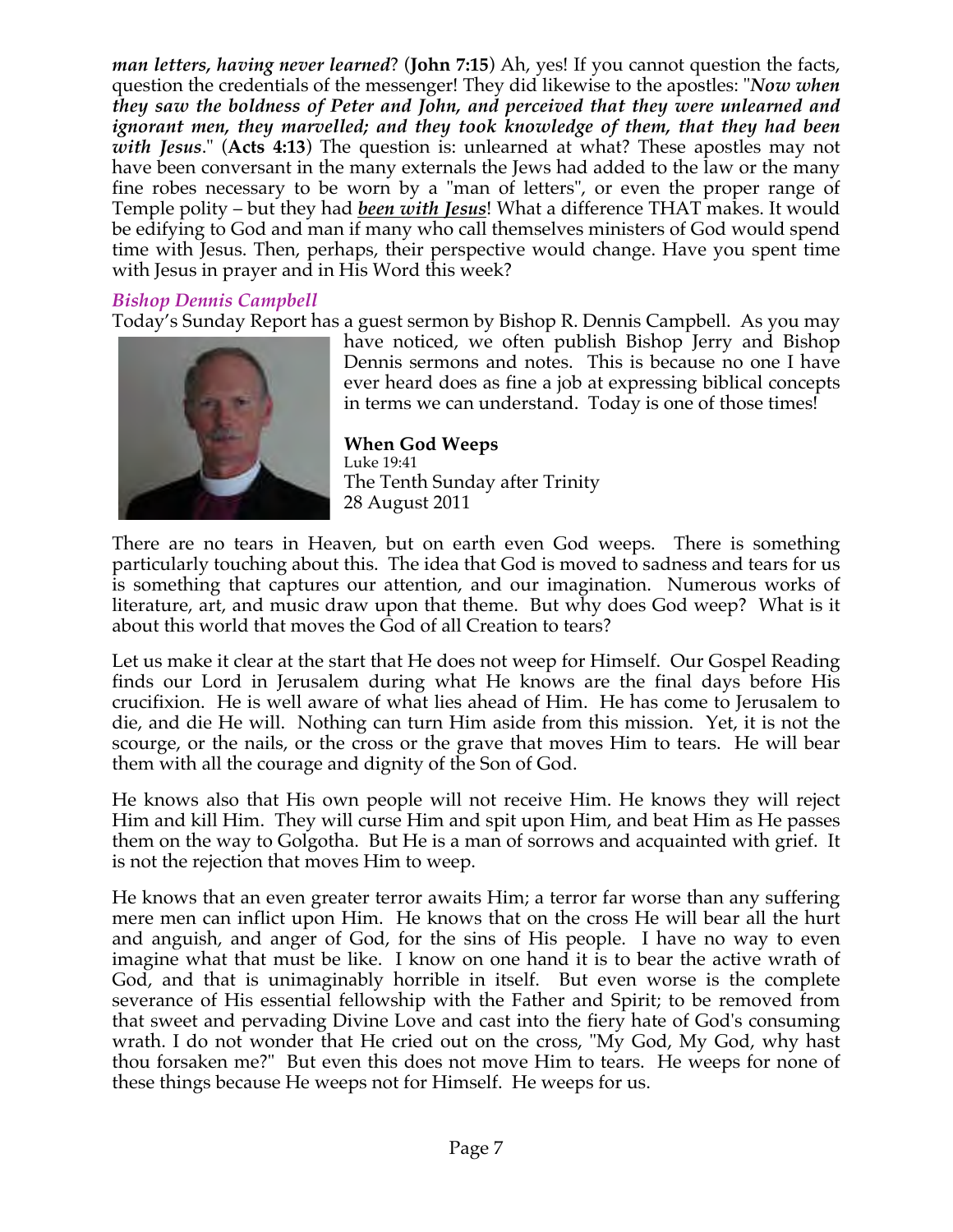Christ weeps for Jerusalem, the Holy City; Jerusalem, the city of peace. As He looks down upon the city from the Mount of Olives, He sees the Temple, symbol of faith, symbol of the presence of God, symbol of Christ. Everything about the Temple is a symbol of Christ. He is the Lamb, slain upon the altar. He is the Great High Priest who offers the sacrifice. He is the altar upon which the sacrifice is offered. He is the Temple, the place where God dwells with man. But the Temple and its ministers have failed Him. They are full of pride and corruption. They have left the true faith to follow the vain imaginations of their own hearts. And God weeps.

He looks at the palace where the king rules the city and the country. This too is a symbol of Christ, the Great King and Shepherd of Israel who rules in justice and mercy. But the human king is nothing like the Great Shepherd of Israel. The human king is corrupt and faithless. Justice is just a word and a joke in his court, and the ability to rule Israel has been taken away from him and given into the hands of the Roman, Pilate. What little power the king does possess is not used to promote true religion and virtue. It is used to promote his own security and wealth. And God weeps.

Our Lord sees the wall around the city, strong and massive, designed to defend Israel from her enemies. The wall is a symbol of Christ. He surrounds His people with safety. He stands between them and their enemies. "A Mighty Fortress Is our God." But the people of Jerusalem do not want protection from their real enemies. Their real enemies, which are world, the flesh, and the devil, are far more dangerous to Israel than the Romans could ever hope to be, yet they pass freely into the city by the consent and invitation of the people; and God weeps.

Christ sees the people of Jerusalem "throwing away happiness with both hands," completely ignorant of the things which belong to their peace. He is their peace. He is their joy. He is their prosperity. He is their hope. But they have rejected Him and sought their peace in wealth and worldly pleasures, though in His Name they "bless" their misguided values and the self-destructive means by which they chase their dreams. He sees them as sheep without a Shepherd, and He would gladly gather them to Himself as a hen gathers her chicks, but they "would not" (Mt. 23:37). They won't have it, and God weeps.

From His position on the Mount of Olives, Christ looks over the Jerusalem of that time, but He also sees it forty years in the future. He sees the city in A.D. 70, surrounded by the Roman army, under siege that will last for years. He sees the wall destroyed. He sees unimaginable suffering. He sees millions of Jews dead in the streets of Jerusalem and in other cities of the Roman Empire, and God weeps.

As Christ looks down on Jerusalem He also sees us. He sees billions of people, just like the Jews, but people of every nation and every era rejecting Christ and chasing the rainbows of sin that will never give them anything but a momentary diversion, while He offers everlasting treasure. He sees people ruining their own lives and bringing untold pain and suffering into the lives of others, and, finally, bringing themselves into the eternal sorrows of hell forever. He knows the joy and blessings He offers, and He sees the destruction and suffering they choose, and God weeps.

If only the things we desire were the things God made us to enjoy. If only we would learn to love the things He promises. If only the things that please God would also please us, how much sorrow we would save ourselves. O, let us learn to love what God loves, and to seek what God wants to give.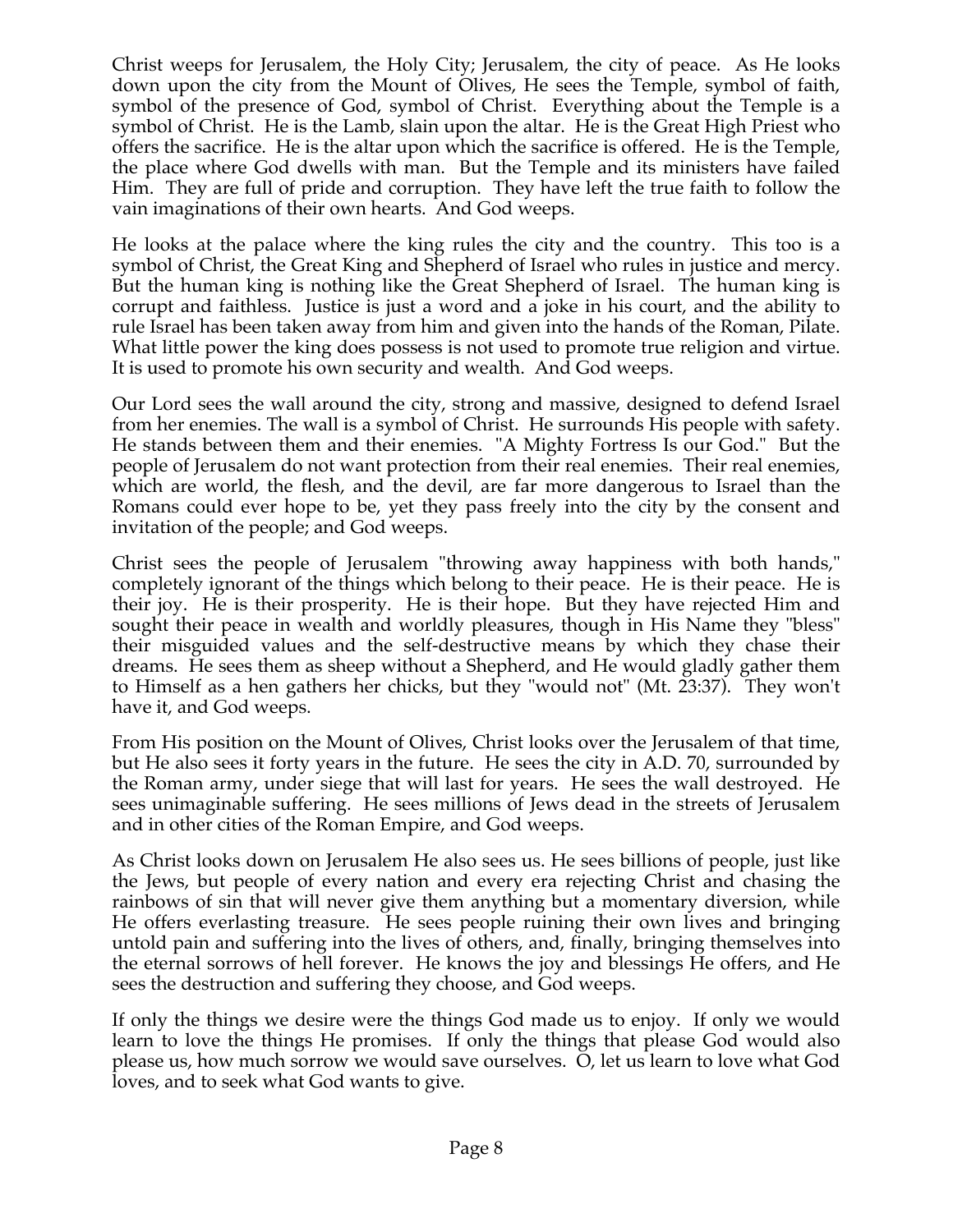O, God, "Let thy merciful ears... be open to the prayers of thy humble servants; and that they may obtain their petitions, make them to ask such things as shall please thee; through Jesus Christ our Lord. Amen."

*New Nametags* We had no new nametags today.

*Birthdays and Anniversaries* We had no birthdays or anniversaries today.

## *After Church Hospitality*

Because there is a going away party for the Thomas family, who are headed to Guam with the Navy for a two year tour, there was no snacking and no Burrito Ministry, but next week!

After church goodies providers as currently signed up:

| Date              | Name                         |
|-------------------|------------------------------|
| 4 September 2011  | Dru Arnold                   |
| 11 September 2011 | <b>Opportunity Available</b> |
| 18 September 2011 | <b>Opportunity Available</b> |
| 25 September 2011 | <b>Opportunity Available</b> |

# *People in our Prayers* - http://faithfulcenturionprayerteam.blogspot.com/

### **Why? Prayer is an extremely important activity.**

It is not that God knows not our needs, for He surely does. Yet, Jesus commanded us to ask God for those same needs. In addition to the obvious of asking God for help, offering thanksgiving and the like, prayer helps us focus our thoughts on how we might do God's work.

The Prayer Team of the Church of the Faithful Centurion was established to help our members and fellow Christians pray for those in need and to give thanks as well for the blessings we have been granted.

### **Who can be on the list? Do I have to be a member of the Church of the Faithful Centurion to be prayed for?**

No! The only qualification to be on the list is that you want our prayer team to pray for you. We are Christians and are happy to pray for you, no matter who you are. If you want help from God, you are our kind of people.

### **What is the commitment from the prayer team?**

Each member of the team will pray for the desired outcome at last once per day.

## **How do I get myself or someone else on the prayer list?**

You can email one of the prayer team leaders: Jack - jack@faithfulcenturion.org or Dru dru@ faithfulcenturion.org, or call the church office at (619) 659-3608 or fill out a prayer card at church.

### **What should I ask for?**

Depends on what you want. Some people merely want God to be asked to heal their ills and be mentioned by their first name, others want a specific outcome and / or have more of their personal information known to the team. Ask for what you want. It is your desire and need for prayer the team is attempting to meet. For typical examples, see the list below.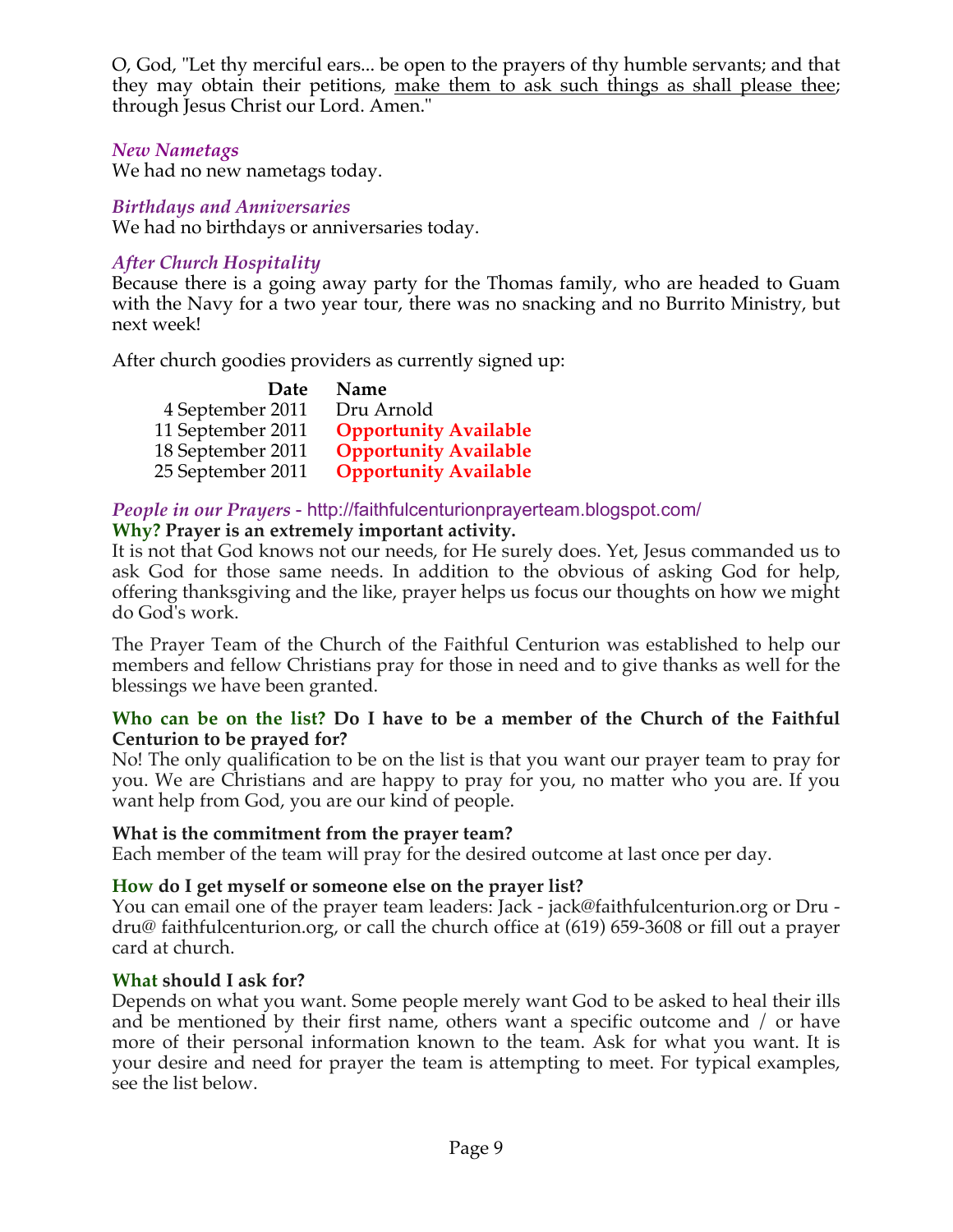### **Updating the Team**

If you are on our prayer list, or if you have submitted a person that you have asked us to pray for, please update one of the team members or Hap in person, by telephone or email. It helps to be able to pray specifically for these individuals including their specific needs; plus if they get better, it is nice to give thanks!

Please note that on the yellow (maybe green or orange if you get an old one) cards at church, you can ask that those to be prayed for have their names disseminated to the prayer team. Those names will be said in church and appear here. Or, you can ask that their names and purpose be kept confidential, then only Hap will know to pray for them.

*Prayer List Notice – If you have someone on the prayer list and their needs have changed, please let us know. We'd like to update our prayers to reflect the need and most important to give thanks!*

### *Travel*

*Tricia* is on travel this week.

### *Move*

*The Thomas Family* is on a short tour assignment in Guam for the next two years. Please pray for the assignment to go well for Kurt and for Mary and the kids to make new friends and Christyna and Mitchell in particular to develop good friends and school mates there so as to further their development.

## *Birthday*

*Sandra Lee* celebrated her birthday 14 August 2011. *Ryan Hopkins* celebrated his 21st birthday 14 July 2011. *Bucky Starlin* celebrated his 63rd birthday 8 July 2011.

### *Homebound or Infirm*

*Sara's mother* is in a state of deteriorating health. Please pray for peace of mind for her and the ability for both Sara and her mother to put their cares and worries on God's shoulders so they can deal with the many problems involved.

### *In need of a miracle or understanding of God's Plan*

*Todd* and *Kenny* have both been fighting osteocarcinoma for over five years and have been told their time here on earth is nearing its end, absent a miracle from God. Both are ready to go home and leave the pain, but would like to stay. Please pray for them and their families.

### *Healing*

- *Gil Garcia* had heart problems on 10 August 2011. It turns out he has Congestive Heart Failure. The medical team is trying to work out medications to get a good fluid level in his blood stream, yet not allow pooling in the chest area, while getting his rapid heartbeat under control. He is home from Kaiser Fontana, not far from where worked when he was the comptroller at Kaiser Steel! Please pray for guidance for the team treating Gil to get his medication levels right. Pray also for peace of mind for Gil and his wife Mary.
- *Dotty Valkenaar* has been diagnosed with a reoccurrence of breast cancer and had a double mastectomy and no reconstruction on 23 August 2011 in Seattle. Seemingly everything went very well, however there have been complications in the recovery and she remains hospitalized. Please give thanks for the surgical team doing their best, for the good result and pray for continued peace of mind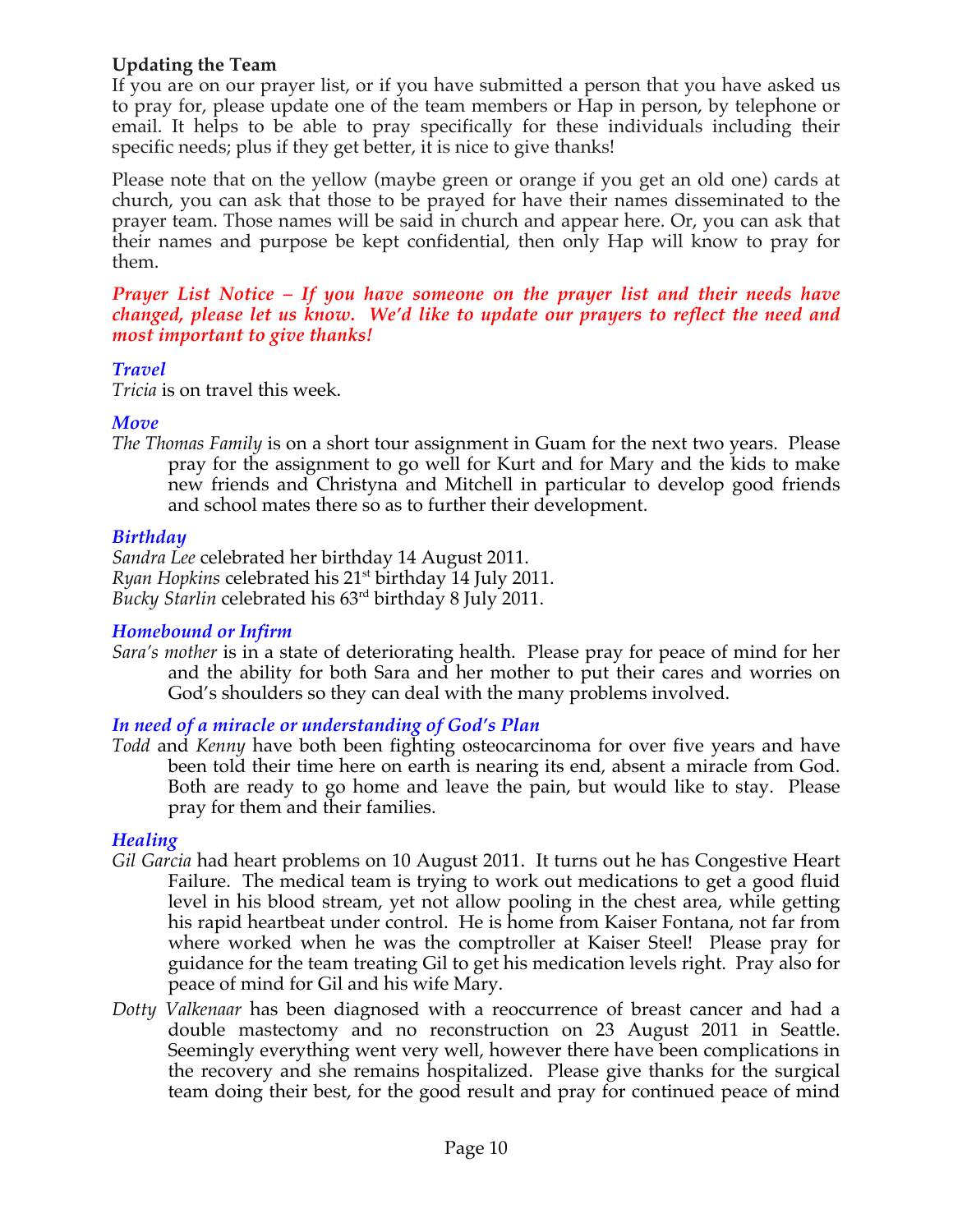through trust in God for Dotty and Lew, her husband, as well as their entire family.

- *Lew Valkenaar* developed ankle and leg pain and swelling in his lower right leg. On his way to visit wife Dotty (see above) he stopped to check in with his doctor. A serious blood clot in the leg finds him not visiting Dotty, but hospitalized with a Heparin drip trying to dissolve the clot. Please pray for Lew's clot to dissipate so that he can get on with the business of taking care of Dotty.
- *Bill Aitken* had a full knee replacement on 18 April 2011. He had an infection which set things back, then needed an additional operation the week of 25 July 2011. Now a mass has been found in the abdominal area and he underwent explorative surgery on 4 August 2011. It seems things are going okay, but the mass has yet to be indentified. Please pray for guidance for the team treating Bill and for his recovery. Pray also for peace of mind for Bill and his wife Sara.
- *Ryan Hopkins* managed to injure his back somehow. Please pray for the medical people treating him to pay attention and figure out what the problem is, then come up with a workable solution. Give Ryan patience while all this happens.
- *Loretta Walker* underwent gall bladder surgery on Friday, 1 July 2011. The surgery was expected to go fairly smoothly, but there was more to it than expected. She required a second surgical attempt, which did not solve the problem. She is home recovering and gaining strength for a third surgery the afternoon of Tuesday 30 August 2011. Please pray for her to develop a good attitude, trust in the Lord, as well as eat and in particular drink at home. Pray for her family, in particular her daughters Tricia and Jenny and granddaughters Whitney and Cayenne who are taking care of her. Please give thanks for her successful surgery and pray for a complete return to health. Please pray for peace of mind for Loretta and her family, in particular her daughters who are there to help her. Pray for her trust in our Lord and for both her and her family to let God carry their worries while she recovers.
- *Morris Martin, 91,* was hospitalized with pneumonia, he in rehab now and doing well, he has been irritated by having a feeding tube in until his throat can heal and be retrained, but he has responded with renewed effort when he failed the swallow test on 21 July 2011. He had a bit of a fever from which he seems to have recovered; it is hard, but he is strong. Give thanks for his great attitude and trust in God. Pray for strength and peace of mind for Morris and his family, in particular his son Paul. Pray for his trust in our Lord and for both him and his family to let God carry their worries while he recovers.
- *Steve Sundberg* had a heart attack after Easter. After some time, the medical team treating him decided he was not a candidate for stents and a five-way heart bypass was performed the week of 6 June 2011. Please give thanks for an apparently very successful surgery and also pray for his complete recovery and for his three children and family who are very worried about him, pray also for his trust in our Lord and for both him and his family to let God carry their worries while he recovers.
- *Matt Alcantara*, age 15, has Osteosarcoma (bone cancer), a very rare and often lethal form of cancer with limited treatment options. This is a disease that is about 90 percent fatal in a couple of years. He has no hip joint on one side, but he walks and swims! Courage? Guts? You bet! Matt's scans on 20 June 2011, were CLEAN! Thanks be to God for the way things have gone. Thanks also for the great faith of Matt and his entire family. Their faith and trust is a wonderful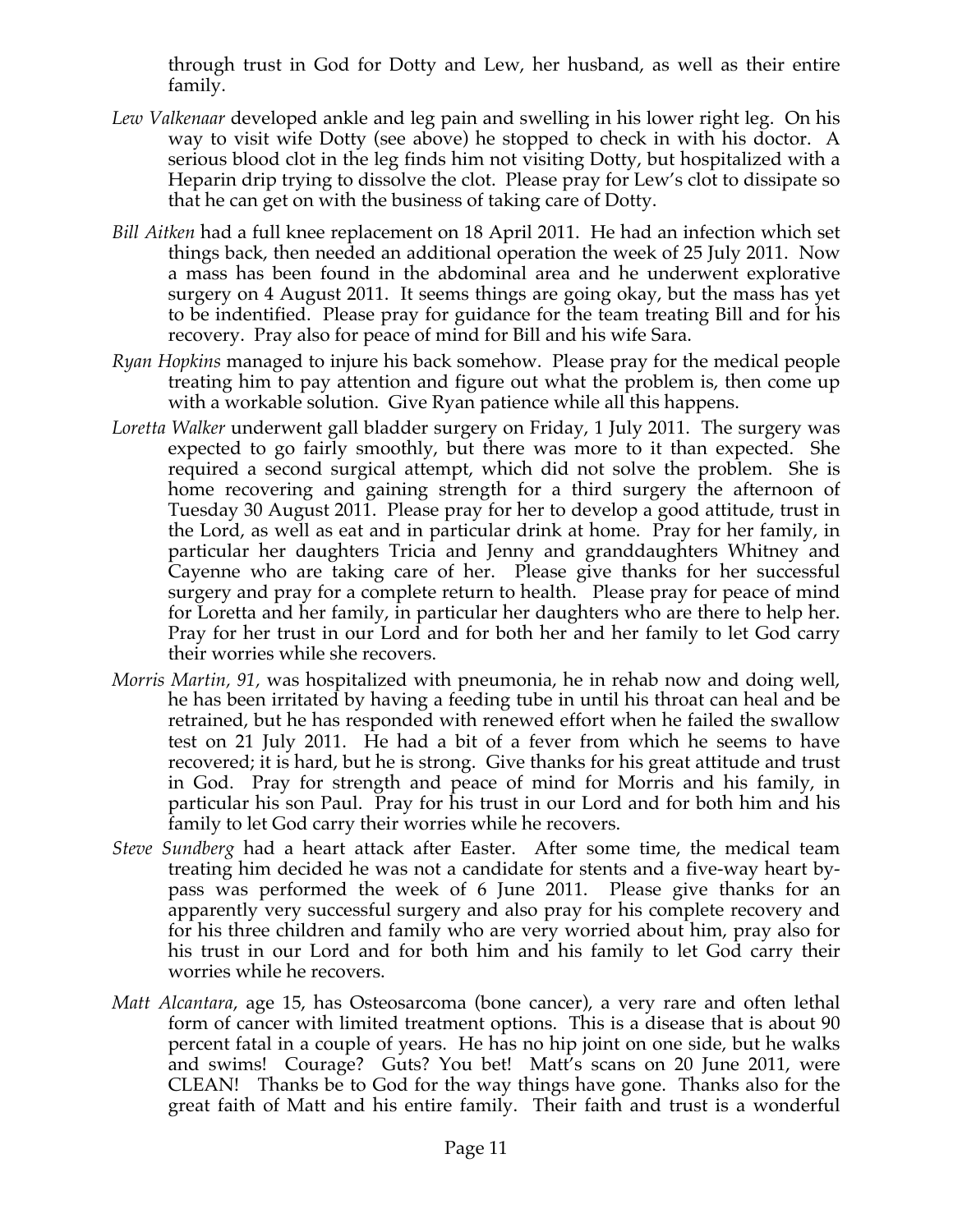example for each and every one of us. But, now is not the time to stop praying. Actually, it never is the time to stop praying!

- *Andrew Scally* was hospitalized with pneumonia, he is home now and doing very well, spending more and more time off the supplemental oxygen. Please give thanks for his recovery and pray for a complete return to health. Please pray for peace of mind for Andrew and his family, in particular his son Keith who has been there to help him. Pray for his trust in our Lord and for both him and his family to let God carry their worries while he recovers.
- *Won King* underwent surgery the week after Memorial Day. She is now home, but doctors had difficulty stabilizing her blood thinning medication levels; but all seems fine now. Please give thanks for the successful surgery and medication setting.
- *Melanie Zimmers* has what appears to be a badly bulged disc at C5-C-6 which is causing radiating pain down her right arm and numbness in her thumb and forefinger. She has been in physical therapy and is set to undergo epidural injections in July 2011. Please pray for resolution of her problem and a good attitude while a means to solve the problem is found.
- *Hal Campbell* underwent apparently successful surgery for a cancerous lesion on the inside of his cheek and the associated lymph node on 7 March 2011, at the VA hospital in Seattle. Friday, 17 June 2011, his  $62<sup>nd</sup>$  birthday, he started his first food by mouth since he finished six weeks of follow up Chemo and Radiation treatment to hopefully eradicate and cancerous cells that might have remained. Please pray for him to be able to eat so that he can have the feeding tube removed, for remission of the cancer and most of all for his acceptance of Christ.
- *Kyle Thompson, CPL USMC* was injured was seriously wounded while on foot patrol in Helmand Province of Afghanistan on 25 October 2010. He has been released to Camp Pendleton on casual status until his medical condition is clear. Likely he will be medically discharged.

You can reach out to him by emailing his father, Mike Thompson, at miket4k@yahoo.com. We may have a new address soon.

*Todd Love, CPL USMC* was seriously wounded while on foot patrol in Helmand Province of Afghanistan on 25 October 2010. Todd and his squad leader, *Kyle Thompson*, were hit by an Improvised Explosive Device (IED) during a routine patrol. The IED took both of Todd's legs and part of his left arm. Pray for peace of mind, courage and healing for Todd. Pray for the medical teams treating him.

Send Todd a note or log on to http://www.caringbridge.org/visit/toddlove.

- *Shamim Gray* underwent a lumpectomy on Saturday 6 November 2010 at Bethesda Naval Hospital, with apparent great result. Please pray for a complete remission of the cancer. Pray also Shamim will maintain her great attitude and trust in God.
- *Judith Clingwall*, afflicted with Multiple Sclerosis (MS), suffered a major setback in her coping with the disease. She is currently in a extended care facility. Please pray for her strength, peace of mind, trust in God and remission of the disease so she might return home to her family. Pray also for strength for her husband Martin as he deals with all the problems and stress of Judith's situation.
- *Becky Madden* is paralyzed from the neck down as the result of a tragic shooting accident. She has made it home and to church in a new donated magic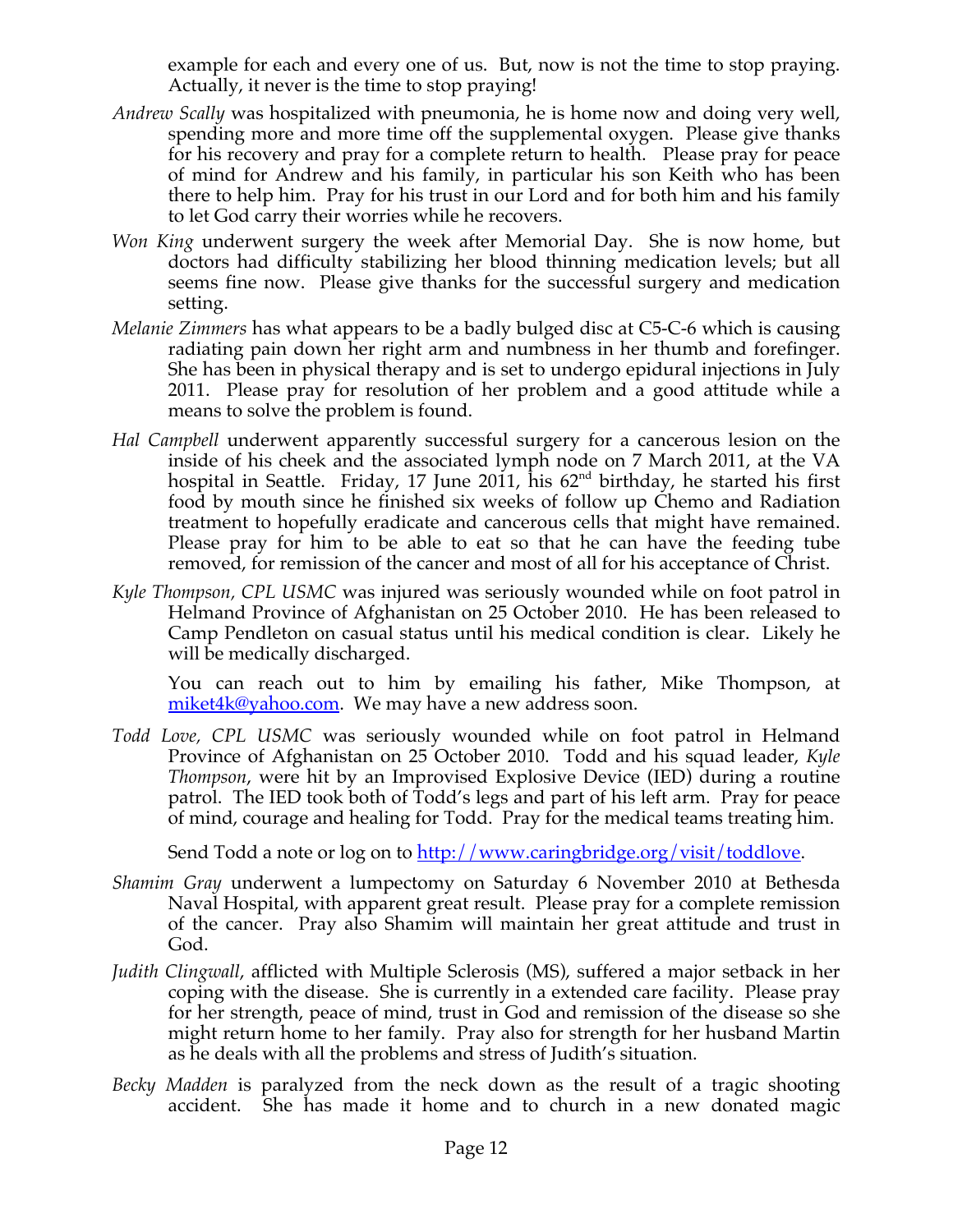wheelchair. Please pray for further recovery for Becky, as well as strength and guidance for each of those involved.

- *Betty Macauley,* Tim's mom, is currently in a state of failing health. Please pray she will gain interest in life around her and actively pursue life here on earth. Please pray for her family, in particular her son Tim, as they try to help her.
- *Lauralee* underwent a lumpectomy on Friday after Thanksgiving. A further anomaly has been discovered and she had additional preventative radiation treatment. Please pray for a complete remission of the cancer. Pray also Lauralee will maintain her great attitude and trust in God.
- *Luca*, 5 years old, from our church family in Perth, Western Australia, who has just been diagnosed with leukemia. And for his Mum and Dad and extended family.
- *Jere Wolfe,* Melanie Zimmers' dad, has cardiomyopathy, a weakening of the heart muscle. The pacemaker installation helped a lot, but he lost ¼ of his weight, so he has to fight his way back. He is getting stronger, but not gaining weight. He now has a bladder infection and is concerned because of the significantly adverse reaction he had to the antibiotics last time. Keep praying for his continued recovery and for him Jere to maintain his trust in the Lord.
- *Doreen Wolf*, mother of Melanie Zimmers, is recovering from Bell's Palsy and still has a bit of difficulty with her foot, but she is mobile, for which she gives thanks.
- *Greg Chase asks that you pray for his family:*
	- *Diane*, Greg's wife, has a positive attitude dealing with the ongoing treatment of her ulcerative colitis. They are grateful for a positive attitude and would be pleased to see physical progress.
	- *Phyllis*, Greg's mom, has stabilized as the result of the good home care she is receiving and recently celebrated her  $89<sup>th</sup>$  birthday.
	- *Wilma* is at home after three weeks in the hospital and is working on building strength for a planned hip replacement in August 2011.
- *Vince (age 13), reoccurrence of cancer, recent testing found a nickel sized tumor in his* lungs. The doctors are consulting with a specialist in Houston. Please pray for guidance for the medical team and for peace of mind for Vince and his family.
- *Obra Gray* continues to take day by day. Please continue to keep Obra in your prayers, and give him the strength of knowing the Lord is with him and will never forsake him. Obra needs security of what lies ahead of him, and only the Lord can grant the solace to answer his prayer.
- *Bashir Ahmed*, father of Shamim Gray, has been blessed with the Lord's breath of life to stay on this earth for the time being. But, things are hard for him and his loving wife, who cares for him. They have two young nieces living with them who see no real need to help, pray for God to enter their hearts. Above all, pray for his entire family to open their hearts to accept all God's love will bring them.
- *Kay Denton* (Mrs. Kay) is still home and doing pretty well considering the bones in her neck and hands are degenerating as a side effect of her kidney failure. Her thumbs are not particularly useful any more. Mrs. Kay asks everyone who is praying for her know how grateful she is for their prayers. As always, she retains her trust in the Lord and her positive attitude.

### *Guidance*

*Steve* asks that you pray for difficulties he is having with his family. Please pray that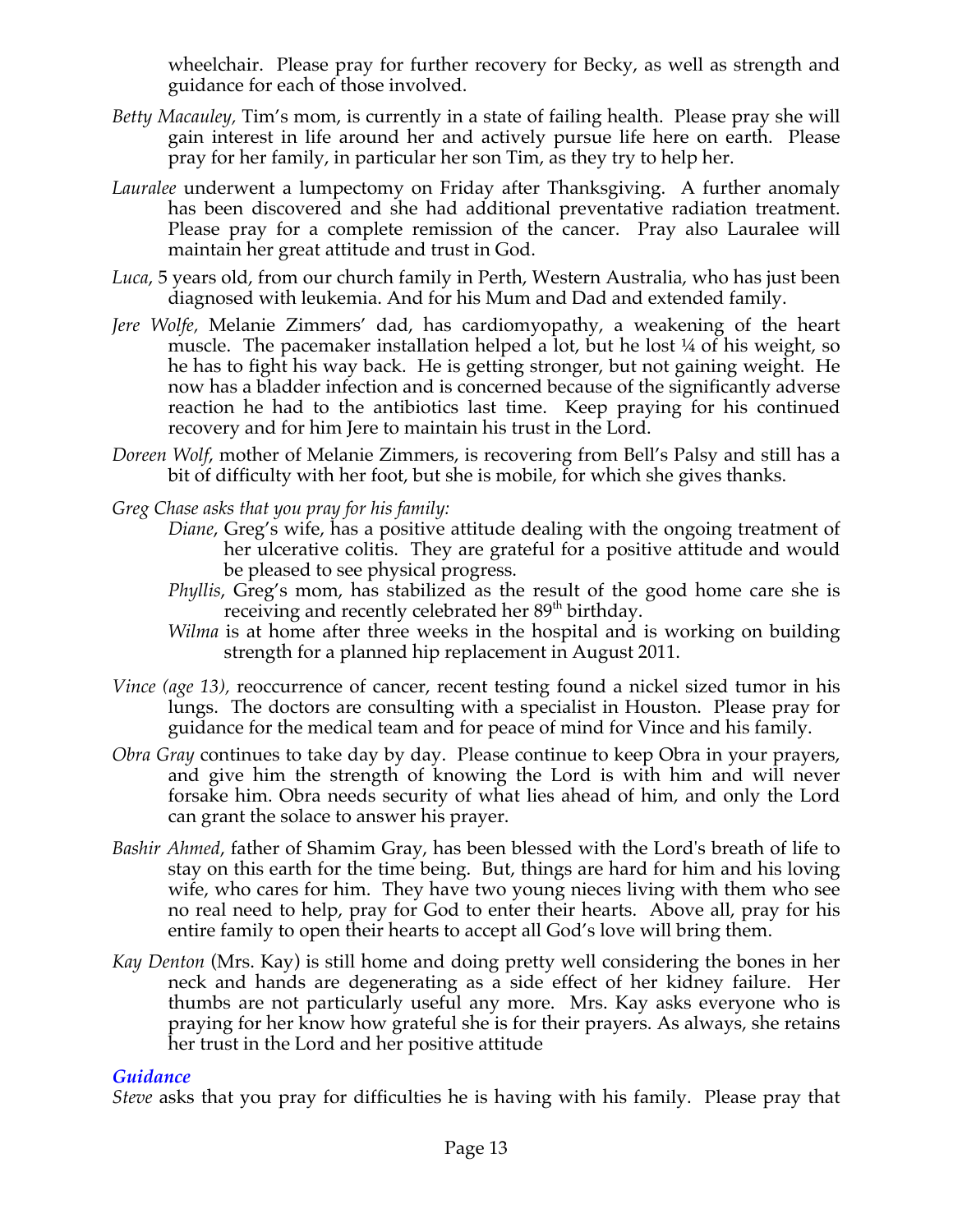the Holy Ghost will enter into his heart and provide him with the heaven sent inspiration that he needs to see clearly and deal with problems and the courage to do what needs to be done in the manner it should be done.

*Jacquie* to open her heart to God and accept His Love and Grace.

*Hap* asks you to pray that he might be able to trust God will help him make the right decisions at the right time and not to worry uselessly, to change those thing he can change, accept those things he cannot change and that he will open his heart to the Holy Ghost.

### *Armed Forces & Contractors*

Airman Donny Patton (RAF Mildenhall, UK), Jordan (USMC – AIT), Neal (USN-Afghanistan), Trevor (USAF - KC-10 Boom Operator), Trevor (USN – Pilot Training), Kurt Thomas (USN – Guam),

#### *Persecuted*

Around the world, Christians are under attack, not only in the Muslim world, but from Hindus and others in India. Also, they are under continual attack in the name of "Separation of Church and State" in the western world, as it becomes actively atheist or pro-devil buddy. Please pray for God's guidance and protection for all persecuted Christians and those around them.

### *Thanksgiving*

*The Thomas Family* gives thanks for safe travel last week to their new assignment in Guam.

### *Various Special Requests*

- We ask that you pray, please ask God that the Holy Ghost might give you insight into how you might make the lives of your friends and family better. Remember helping others is not just those who you don't know!
- Please join us in praying that the *Free Teen Guitar Class* will be continue to be an opportunity for God to work in the lives of the kids and their families. Please ask God to guide the class to new opportunities to make Him known to others. Help us to let the love of our Lord shine through us into their lives, putting Him first, so that He might enter in to their hearts and lives.

### *Question that only you can ask*

What would you like to know about our history, what we believe, what we do or how we operate? Hap is looking for material for the continuing education class and *Thought for the Day* material. Help us help you. Please send your question to Hap so we all can get an answer. Just because you don't know the answer to your question doesn't mean you are the only one who doesn't know. But, if you don't ask, no one will know.

### *I'd like to get a different point across or announce something*

If you have a different point of view, I would be happy to give you room to get your point across. While this publication is my perspective on events, I recognize not everyone may agree and that some people would like to express their own opinion. If you want to write something, please forward your item to Hap (with a note as to whether or not you would like editing help) to: hap@faithfulcenturion.org.